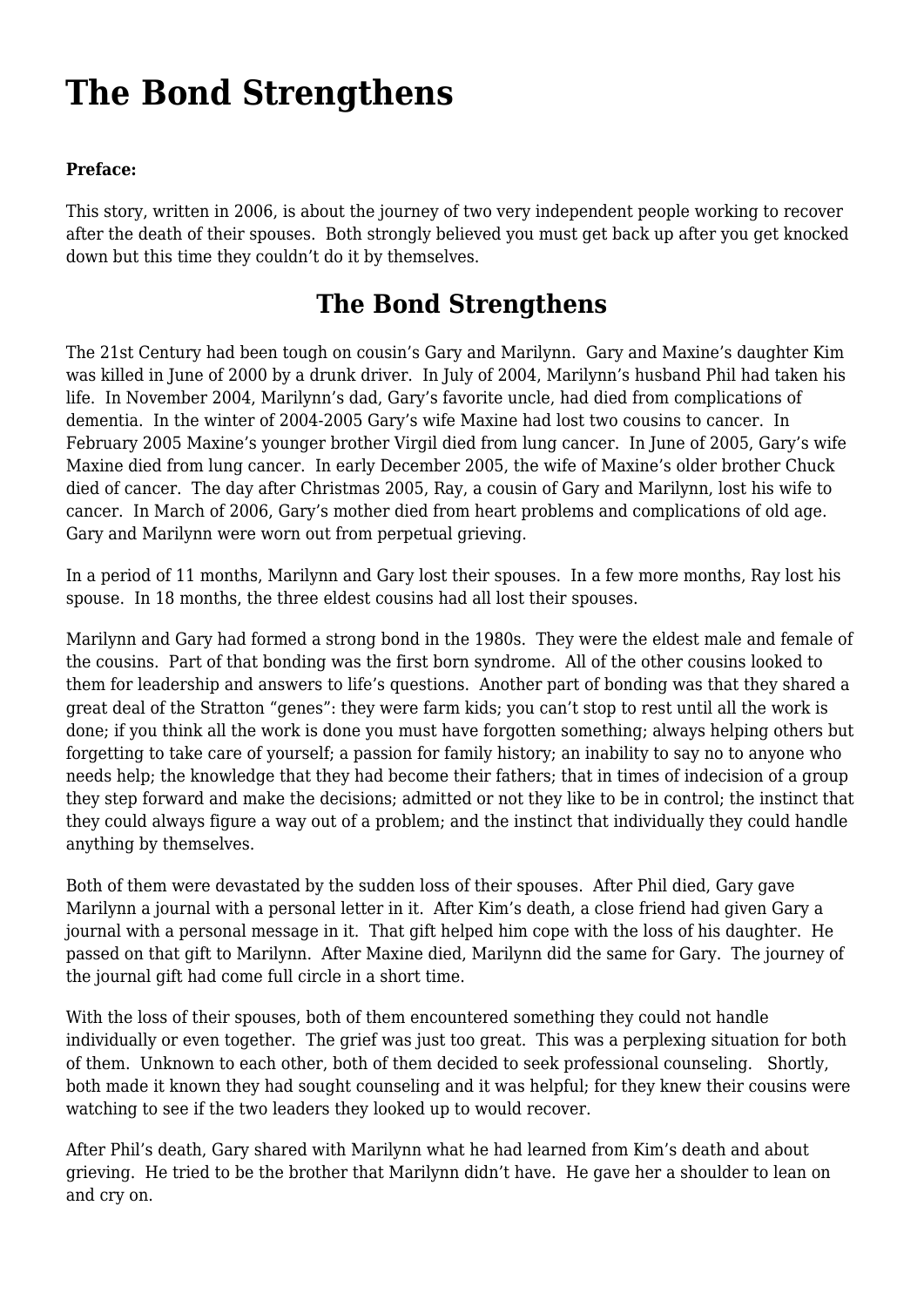At the funeral for Marilynn's dad, Gary and Marilynn sat together to hold each other up. Both were grieving a person very important to both of them. In the days before and after Art's funeral, Gary and Marilynn came to understand how much they needed each other.

After Maxine's funeral, Marilynn stayed with Gary for a week. She had given Gary a journal with her personal note. She became the sister that Gary didn't have. She shared her knowledge about grief after the loss of a spouse. She gave him a shoulder to lean on and cry on.

The relationship would strengthen and sustain them as they grieved and worked to find their individual new path in this ongoing journey of life.

They could talk with each other about feelings and things they could talk with no one else about. They could cry and sob on each others shoulder and not feel guilty or ashamed. They knew, as only they could know, how much it hurt, deep down hurt.

They shared their Lutheran faith, the faith their grandmother, Grum, who was widowed at a young age, had taught them. The faith that life goes on and you can, and must, be strong. They talked about God still having plans for them. There were things yet to be done on their journey of life. They didn't know the details, but they were confident the Holy Spirit would guide them, individually, and together.

Gary and Maxine had vacationed, fished, relaxed, ate out, and sometimes made important life changing decisions at the Red School Resort in Birchwood, WI. The fall colors of late September and early October provided a picturesque setting for them to relax.

Gary decided he wanted to continue to go to Birchwood. It soothed his soul. But in the fall of 2005 he didn't want to go alone. Without Maxine, it would be too hard to be alone. Now, it was a toss up whether he or Marilynn was the biggest workaholic. He was doubtful he could get Marilynn to go. However, she agreed the first time he asked. Talk about the work of the Holy Spirit!

Together they spent a week in Birchwood. The cabin had Lazy Boy recliners in front of the picture



windows looking out on the lake The red, orange, gold,

and brown leaves were in their magnificent fall color. The white bark of the birch trees stood out brilliantly in the woods. From the boat in the middle of the lake they watched bald eagles glide across the sky in the pink and purple sunsets. They listened to the calls of the Loons. They watched the brilliant orange of the harvest moon rise over the lake and reflect on the glassy smooth water. They fished, they relaxed, they talked, they cried, they bonded deeply. They became brother and sister forever.

Their cousin bond was formed as children. He living in central Iowa and she in southeast Wisconsin. The bond became thin after high school. Both had set out on their generations mission